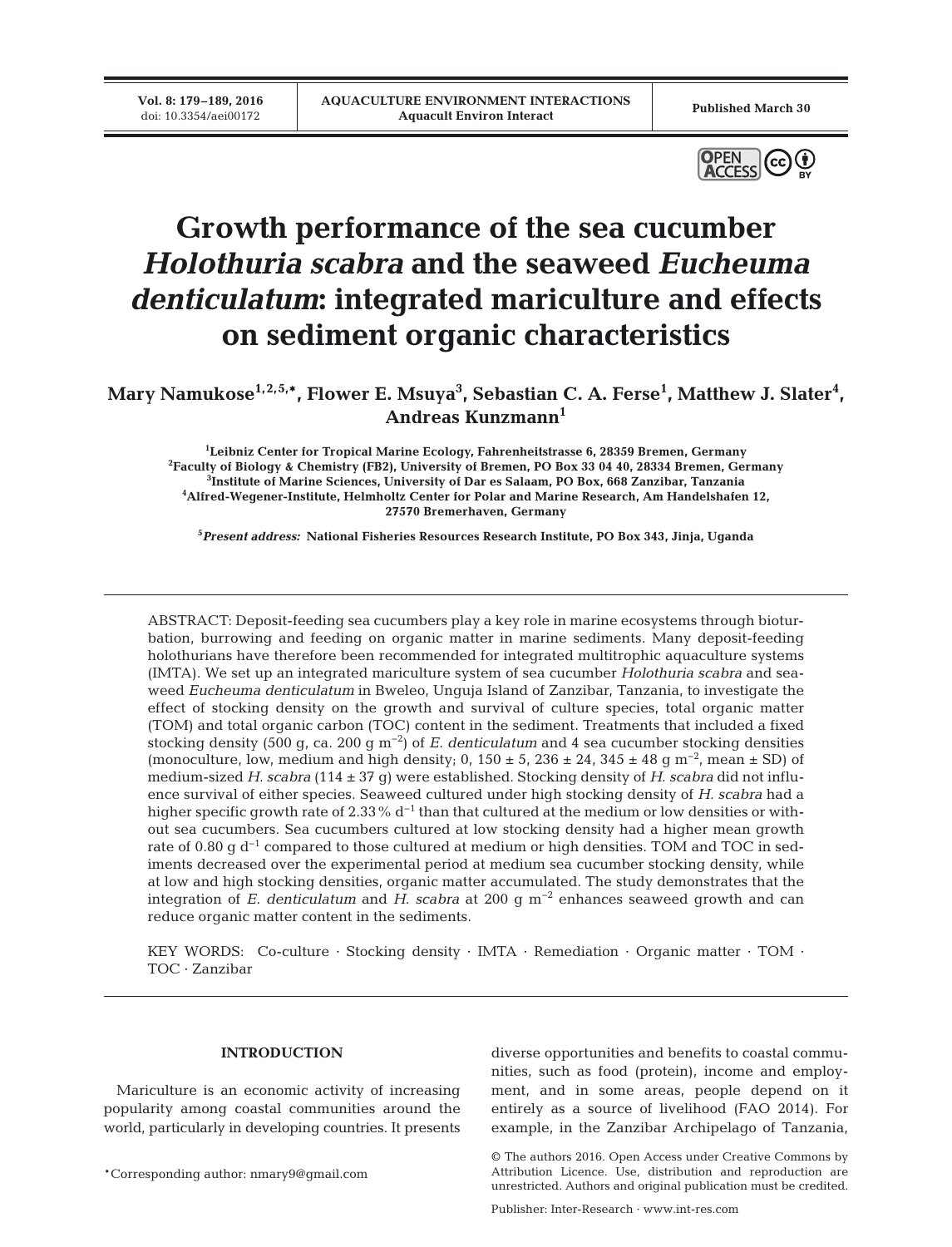seaweed mariculture is among the main economic activities. It is the third largest foreign exchange earner after tourism and clove trade, and its major markets are in European countries and the USA. Commercial cultivation of seaweed, mainly *Eucheuma denticulatum* (commonly known as *Spinosum)* and *Kappaphycus alvarezii* (commonly known as *Cottonii)*, started in 1989 in Zanzibar and later spread to mainland Tanzania around 1994 (Lirasan & Twide 1993, Msuya 2011a). Since then, the seaweed industry has expanded to 11 000 t of dry seaweed per year, employing more than 20 000 people, most of whom are women (Davis 2011, Msuya 2011a, 2012). Tanzania now ranks among the world's major producers of farmed aquatic plants (FAO 2014).

Similarly, Zanzibar is a hotspot for sea cucumber fisheries in the Western Indian Ocean. A variety of species are targeted, such as *Holothuria scabra*, *H. nobilis* (estimated to cost 15 000 to 20 000 TZS per individual, with 2000 Tanzania Shilling [TZS] = approx. 1 Euro), *H. spinifera, Theleonota anax (*1000 to 2000 TZS ind.−1), *H. leucospilota,* and *H. atra* (<500 TZS ind.−1), categorized as high-, medium- and low-value species, respectively (Mmbaga & Mgaya 2004, Eriksson et al. 2010, Mmbaga 2013). *H. scabra* is among the most exploited sea cucumber species in Zanzibar. As in Indo-Pacific areas, it is harvested and processed into 'beche-de-mer' (Trepang), which is exported to Asian markets (Mmbaga & Mgaya 2004, Conand 2008, Eriksson et al. 2010, Purcell 2010). Therefore, it is a source of income to the local people, particularly women, fishermen, village-based buyers, and the middlemen that are involved in the business. The sea cucumber fishery in Zanzibar is a source of income along the value chain to export. Fishing is mainly artisanal, carried out by women and children, who glean in the intertidal area during low tide, and men who SCUBA and skin dive to catch the sea cucumbers (Eriksson et al. 2010). While a fishery closure is in place on the mainland, the management of the sea cucumber fishery in Zanzibar is still underdeveloped. Key management instruments such as seasonal closures, restocking programs, detailed stock assessment of the resource and a concrete management plan are still lacking in Zanzibar (Muthiga et al. 2010). This has ultimately compromised the fisheries' self-replenishment and existence (Mmbaga & Mgaya 2004, Eriksson et al. 2010, Mmbaga 2013), leading to overexploitation of the high-valued species such as *H. scabra* and growing interest in sea cucumber mariculture (Eriksson et al. 2012).

Deposit-feeding sea cucumbers are benthic detritus feeders that ingest muddy, sandy sediments and assimilate the organic matter contained within (Roberts 1979). Through their feeding activities, they recycle nutrients in the water column and hence increase primary production, for example in coral reefs (Uthicke 2001, Schneider et al. 2011). In addition, they also increase bacterial abundance in sediments, thereby providing a mechanism for enhanced or ganic matter decomposition (MacTavish et al. 2012). These effects make deposit-feeding sea cucumbers major components of tropical coastal ecosystems.

Although seaweed farming has proven to be economically beneficial to the people and the country at large, recent problems related to the impact of climate change and world market trends present a persistent challenge. Apparently, seaweed quality is declining, leading to abandonment of the activity by some farmers and switching to other livelihood options (Msuya & Porter 2014). Integrated farming of seaweed and other aquatic organisms in Zanzibar, Tanzania, and the Western Indian Ocean, rather than traditional monoculture of seaweed, has been investigated and recommended by several authors (Hayashi et al. 2010, Eklöf et al. 2012, Msuya 2013b). In an integrated system, seaweed can provide shading for sea cucumbers amidst intensive heat at low tide and could be a potential food source (Davis 2011). In addition, deposit-feeding sea cucumbers can reduce net nutrient inputs from mariculture to marine sediments (Slater & Carton 2009). It is against this background that intervention measures such as mariculture integration of sea cucumbers in seaweed farms can be promoted in Tanzania and Zanzibar in particular. If successful, it may reduce pressure on wild stocks of highly valued sea cucumbers and also lead to improved seaweed quality.

While mariculture is gaining popularity in many developing countries, its development comes with potential significant environmental impacts in coastal ecosystems, including threats to habitats such as mangroves, seagrass beds and coastal lagoons. Intensive mariculture is a potential source of pollution in terms of effluents or sediment eutrophication through biodeposition (Black 2001, Zhang et al. 2012). Chopin et al. (2001) showed in their extensive review that IMTA can be considered as a mitigation approach against excess nutrients and organic matter generated by intensive mariculture activities. The integration of sea cucumbers in seaweed farms can be seen as a mutually beneficial system for both cultured organisms. The burrowing activity of *H. scabra* re-suspends organic matter and nutrients that can be utilized and assimilated by seaweeds, which are primary producers in the system.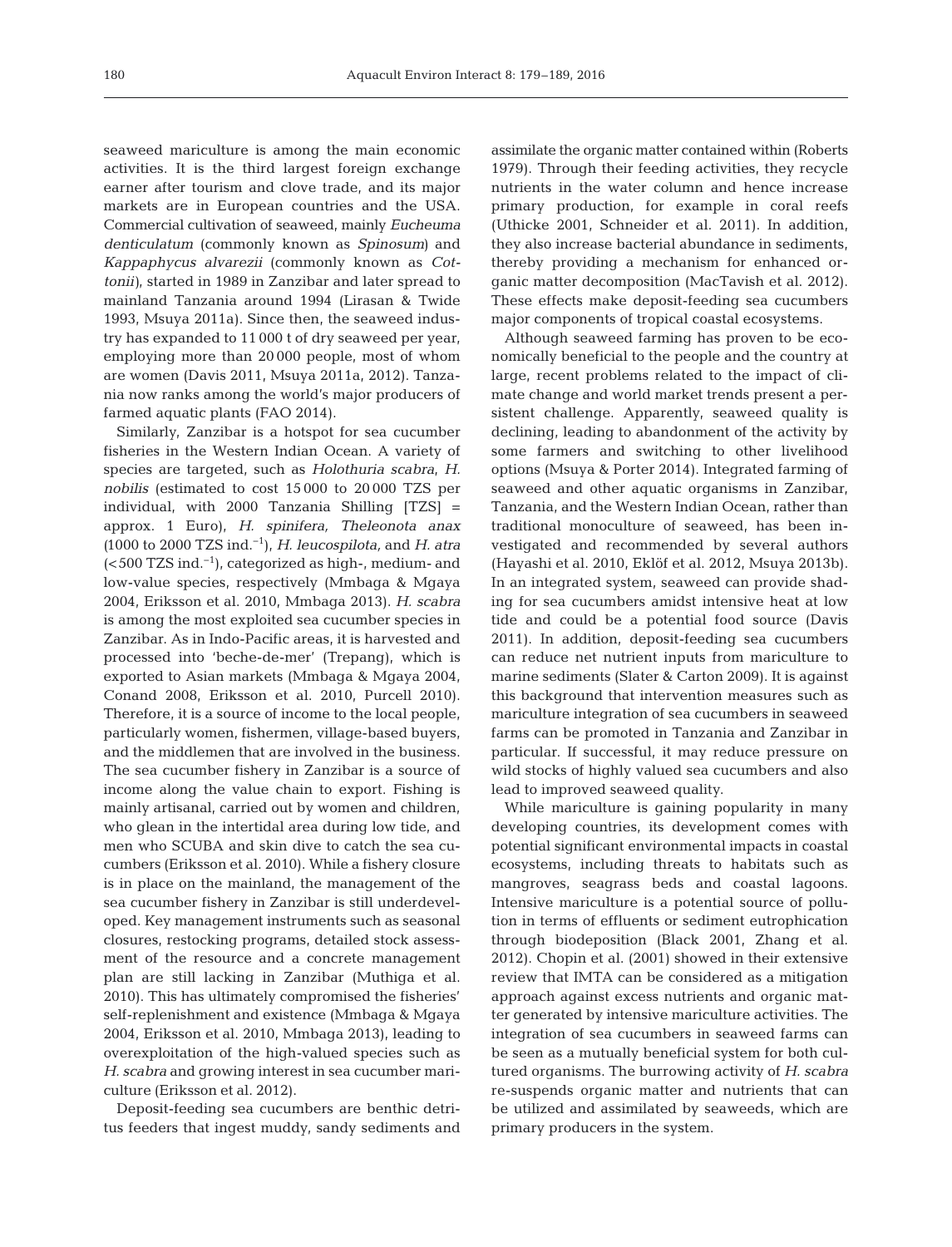The optimization of seaweed-sea cucumber integrated systems requires establishment of stocking densities that can yield optimum growth of culture species and best utilise potential nutrient flow synergies between species (Agudo 2006, Li & Qi 2010). Following the design of a previous study that integrated *K. striatum* and *H. scabra* in Zanzibar (Beltran-Gutierrez et al. 2014), the current study extends research knowledge to the use of *Eucheuma denticulatum*, a much more widespread seaweed species in Zanzibar and apparently more resistant to environmental conditions than *Kappaphycus* (Hayashi et al. 2010, Msuya 2011b, Msuya & Porter 2014). A wide range of stocking densities (without sea cucumbers, low, medium, high) is applied in order to better understand trade-offs and limiting capacities with different densities and effects on organic matter content in sediments.

# **MATERIALS AND METHODS**

**Study area.** Experiments were conducted in Kiwani Bay (part of Menai Bay) in Bweleo, a coastal village in the south-western part of Unguja Island (Fig. 1), about 18 km from Zanzibar town, Tanzania, (06° 17' S, 39° 17' E). The bay is subjected to relatively strong currents at high tide, with a substrate comprised of coarse to medium-coarse sandy sediment and patches of seagrass. Hence the area was considered a potentially suitable site for the culture of sea cucumbers (Baskar 1994).

**Experimental set-up.** Twenty fully enclosed cages  $(1.5 \times 1.5 \times 0.5 \text{ m}, L \times W \times H)$  were constructed using a 10 mm polyethylene oyster mesh (roof and walls), wood stakes, cable ties and 4 mm nylon ropes following the design described in Beltran-Gutierrez et al. (2014). The cages were installed 300 m from the shoreline, where the lowest water level at spring low tide ranged between 0.2 and 0.5 m, and pushed 0.25 m into the sediment.

**Seaweed stocking.** *Eucheuma denticulatum* was planted inside the cages using the off-bottom method, which is commonly used for seaweed farming in Zanzibar (Neish 2003, Fröcklin et al. 2012, Msuya & Salum 2012, Beltran-Gutierrez et al. 2014). Healthy fronds of seaweed weighing  $25 \pm 2$  g (mean ± SD) were tied onto a 4 mm rope with 1 mm string (tie−tie), maintaining a distance of 20 cm between fronds. Three culture ropes each holding 7 fronds were suspended ~25 cm above the sea floor inside the cages with wooden stakes driven into the sediment. Two seaweed production cycles each lasting 6 wk (planting to harvest) were completed during the study period.

Sea cucumber stocking. Medium-sized *Holothuria scabra* were collected from intertidal areas of Bweleo and Unguja Ukuu (a village within Menai Bay) during spring low tide. The sea cucumbers were kept in open buckets filled with



Fig. 1. Location of the experimental site in the coastal area of Bweleo on Unguja Island, Zanzibar, Tanzania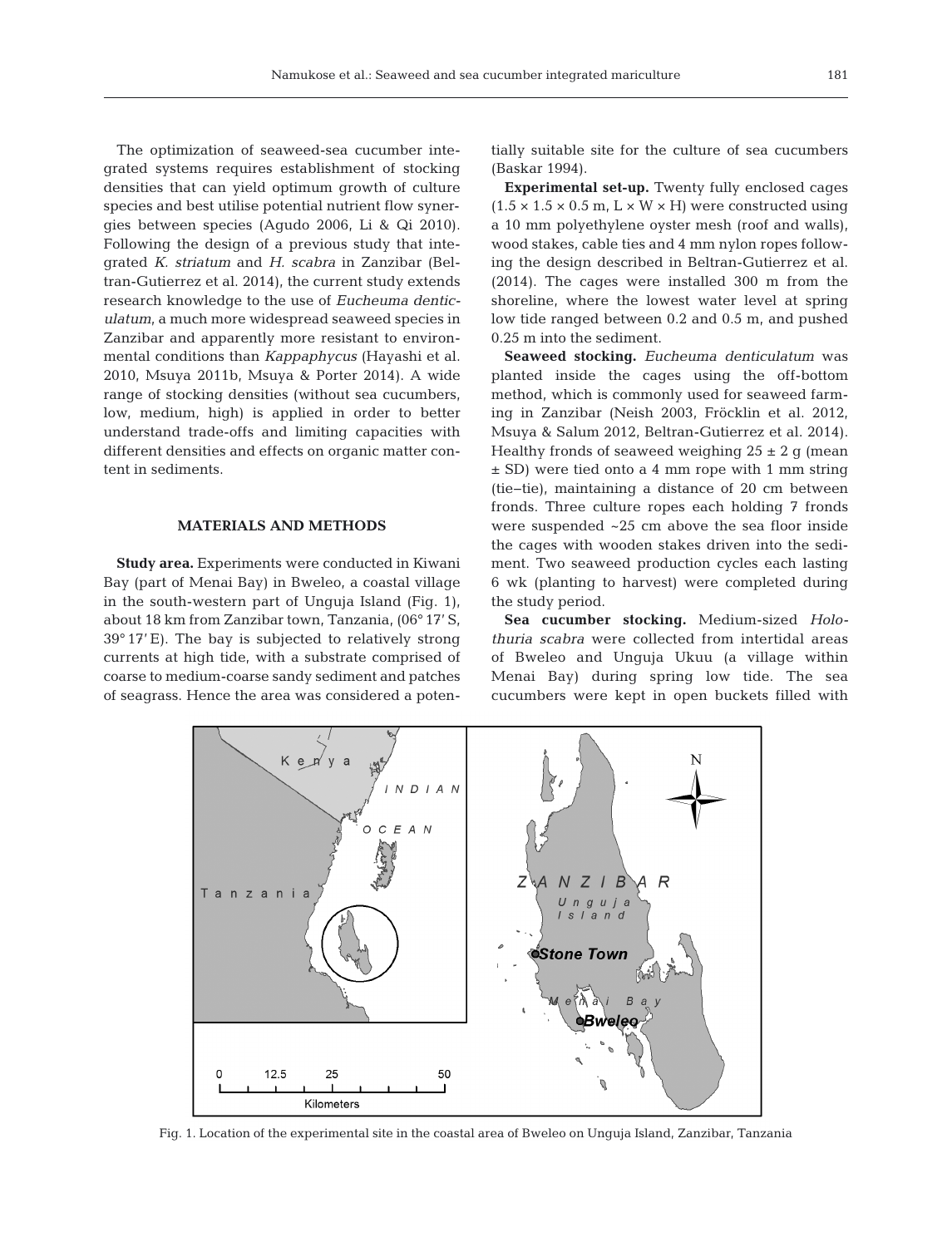seawater, ensuring constant water exchange to avoid stress prior to and during their transportation to the study site. The cucumbers were acclimatized for 14 d in a 9  $m^2$  fully enclosed cage, and were checked before the beginning of the experiment to ensure that they had not eviscerated. A total of 60 medium-sized *H. scabra* with average initial body weight of  $114 \pm 37$  (mean  $\pm$  SD) were allocated to experimental cages at low  $(3 \text{ ind. } \text{cage}^{-1})$ ; 150 ± 5 g m<sup>-2</sup>), medium (5 ind. cage<sup>-1</sup>; 236 ± 24 g m<sup>-2</sup>) and high (7 ind. cage<sup>-1</sup>; 345 ± 48 g m<sup>-2</sup>) stocking densities.

**Experimental design.** Five treatments were set up in this experiment, each with 4 replicates. Densities of sea cucumbers varied among the treatments to reflect monoculture of seaweed (i.e. without sea cucumbers), and co-culture in a range of stocking densities. Optimal growth was expected to occur at medium density, while growth limitation was expected at high stocking density, as observed in other studies, such as Battaglene et al. (1999). Cages without seaweed and sea cucumbers were added as procedural control for the experiment. A fixed seaweed stocking density of 500 g was maintained for seaweed control, low, medium and high sea cucumber density treatments. Replicates for each treatment were randomly allocated to 4 blocks, and a distance of 3 m was kept between cages in the same block, while the blocks were 20 m apart in order to minimize hydrodynamic disturbances (Wolkenhauer et al. 2010). Sea cucumbers were cultured for 84 d in the cages, while the seaweed was cultivated in 2 harvest cycles lasting 42 d each.

**Collection of data.** Growth and survival of both seaweed and sea cucumbers were measured at 2 wk intervals. For the seaweed, percentage survival was calculated by dividing the number of surviving fronds at the end of the harvest cycle by the initial number of fronds planted. To do this, seaweed lines were untied, removed from the cages, and the number of surviving fronds was counted and recorded. After every 14 d, all the seaweed was taken out and from the surviving fronds, 7 were randomly picked, shaken to remove excess water (Fujita 1985, Msuya 2013a) and weighed individually (to the nearest  $\pm 1$  g).

An average weight of these was obtained and multiplied by the total number of surviving fronds to obtain  $W_t$  (see Eq. 1). In order to estimate the seaweed biomass loss due to breakage, a formula [(Total number of fronds lost during the cycle/Number of fronds planted)  $\times$  100] was used to calculate the lost biomass and this was incorporated in the calculation of seaweed growth.

For each harvest cycle, specific growth rate (SGR, %  $d^{-1}$ ) was calculated as follows:

$$
SGR = [\ln(W_t/W_0)]/t \times 100 \tag{1}
$$

where  $W_0$  is the initial weight at  $t = 0$ , and  $W_t$  is the weight at *t* cultivation days.

For the sea cucumbers, survival was recorded as presence or absence of individuals in the assigned experimental cages (Slater & Carton 2007, Beltran-Gutierrez et al. 2014, Li et al. 2014). Individuals were taken out of cages, photo-identified and weighed using a digital weighing scale (Camry, EK 8150 with ±1 g precision). Prior to weighing, individual animals were held for about 2 min to allow the release of water from their respiratory trees.

Daily growth rate (DGR, g  $d^{-1}$ ) for individual sea cucumbers per sampling period was calculated as:

$$
DGR = (W_2 - W_1)/d \tag{2}
$$

where  $W_1$  and  $W_2$  are initial and final weights at the beginning and end of the period, respectively, and *d* is number of days between sampling periods.

**Sediment total organic matter (TOM) and total organic carbon (TOC).** Five samples of sediment were taken randomly from the surface (up to 3 cm depth) inside each cage before stocking sea cucumbers and thereafter every 2 wk, on the same days as the abiotic parameters. Sediment samples were immediately transported to the laboratory of the Institute of Marine Science (IMS) in Zanzibar town, where they were dried in an oven at 60°C for 72 h. TOM analysis was done using the 'ash method' (Slater & Carton 2009). For each sample, 12 g were taken and burned at 450°C for 5 h in a combustion chamber. Samples were then cooled in a desiccator and the final weight was recorded. TOM content was then calculated as loss in weight after combustion. Approx. 12 g of unsorted sediment samples were homogenized by grinding (Kennedy et al. 2005) for TOC analysis.

Sediment samples collected before stocking the cages, after 42 d, and at the end of the experiment were used for TOC analysis. Three homogenized samples (~25−35 g) per cage were weighed using a Mettler Teledo weighing scale (precision: 0.001 g) in pre-combusted (500°C, 3 h) silver cups. Inorganic carbon removal from the samples prior to TOC analysis followed a protocol similar to that in Kennedy et al. (2005), and the elemental determination for carbon was carried out using a CN Analyzer (Eurovector EA3000).

**Abiotic parameters.** Over the experimental period of 84 d, surface seawater temperature, pH, salinity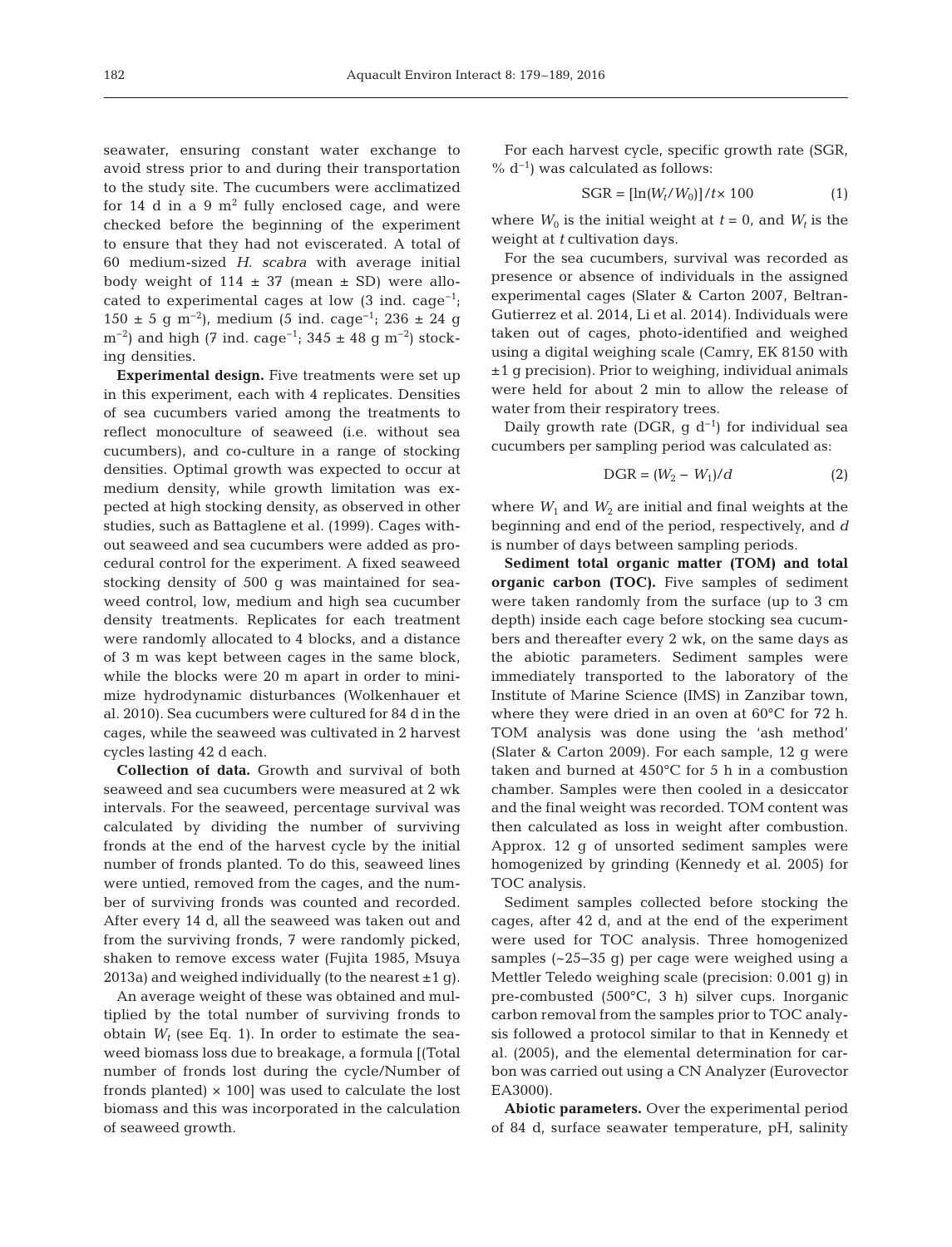and dissolved oxygen concentration were measured on Days 1, 14, 28, 42, 56, 70 and 84 of the experiment at low spring tide between 08:00 and 11:00 h (local time) by using a HQ40D Multimeter (Hach Lange).

**Analysis of data.** To analyze the effect of sea cucumber stocking density on sediment organic matter, TOC, growth and survival of seaweed and sea cucumbers in the different treatments, generalized linear mixed models (GLMMs) were applied using the 'lme4' package (Bates et al. 2012) of the statistical software R version 2.15.3 (R Core Team 2013).

The effect of stocking density on daily growth rate of *H. scabra* in the treatments low, medium and high was analyzed in a single model, with treatment and period as fixed terms, while the initial weight of individuals nested in cages was added to the model as a random term. The effect of stocking density of *H. scabra* on the survival and growth of *E. denticulatum* in the treatments monoculture, low, medium and high was analyzed in 2 separate models for the 2 harvest cycles, since harvest cycle 2 was characterized by different weather conditions in the form of severe storms and severe 'ice-ice' disease (stress reaction of seaweed in resonse to e.g. abrupt changes in temperature and/ or salinity). Treatment and number of culture days were included as fixed terms. SGRs of seaweed for each harvest cycle were at first analyzed in 2 separate

models, then later in a single model with treatment and harvest cycle as fixed terms, while blocks were added as random terms to the models. For the second harvest cycle, negative values were interpreted as massive breakage loss due to the storms that occurred, and hence not considered in the analysis. All interaction terms that were not significant were eliminated from the models. Where significant effects were detected, pairwise comparisons using Tukey's honest significant difference (HSD) post-hoc test was employed.

# **RESULTS**

# **Study site abiotic factors**

Sea surface water temperature during the experimental period ranged between 28.3 and 30.7°C,

with an average of  $29.3 \pm 1.3^{\circ}$ C (mean  $\pm$  SD). The pH ranged between 8.02 and 8.36, averaging  $8.15 \pm 0.01$ , salinity ranged between 35.3 and 36.3‰, with an average of  $36.1 \pm 0.43\%$ , and dissolved oxygen ranged between 5.97 and 9.85 mg  $l^{-1}$ , with an average of  $8.15 \pm 1.87$  mg l<sup>-1</sup>.

# **TOM and TOC in the sediment**

TOM content differed significantly among treatments (GLMM,  $F_{4,1} = 3.22$ ,  $p = 0.01$ ) along sampling periods. The interaction between treatment and culture period was marginally above the significance level  $(F_{4,1} = 2.29, p = 0.06)$ . Generally, TOM in sediments increased in all treatments over the sampling periods, with the exception of the medium treatment. The highest increase in TOM was observed in the treatment without sea cucumbers (seaweed control), while TOM remained almost the same in the procedural control treatment. TOC content of the sediment differed significantly among treatments  $(F_{4,1} = 2.79)$ , p = 0.03) along sampling periods. The highest decrease in TOC was observed in the medium treatment, with the lowest overall mean value of  $0.26 \pm 0.02\%$  dry weight (mean ± SD) in the last sampling period. TOM content in the guts was higher than that in the sediment (comparison made with TOM in sediments at 84 d of cultivation, the last sampling period, Table 1).

Table 1. Total organic matter (TOM) and total organic carbon (TOC) contents in integrated mariculture. TOM in the sediment and the gut of the co-cultured sea cucumber *Holothuria scabra* during the cultivation period of seaweed *Eucheuma denticulatum* at different stocking densities of *H. scabra* (see Table 2). Control: procedural control without seaweed and sea cucumbers. TOC in sediments across treatments before stocking the cages, after 42 d and at the end of the cultivation period. Mean  $\pm$  SD (% dry weight)

| Cultivation<br>period (d)/qut | Control         | Mono-<br>culture | Low<br>density  | Medium<br>density | High<br>density |
|-------------------------------|-----------------|------------------|-----------------|-------------------|-----------------|
| <b>TOM</b>                    |                 |                  |                 |                   |                 |
| $\Omega$                      | $2.55 \pm 0.19$ | $2.32 \pm 0.09$  | $2.42 \pm 0.11$ | $2.48 \pm 0.04$   | $2.31 \pm 0.06$ |
| 14                            | $2.29 \pm 0.05$ | $2.38 \pm 0.06$  | $2.60 \pm 0.08$ | $2.58 \pm 0.09$   | $2.58 \pm 0.08$ |
| 28                            | $2.39 \pm 0.08$ | $2.46 \pm 0.04$  | $2.55 \pm 0.06$ | $2.37 \pm 0.06$   | $2.47 \pm 0.09$ |
| 42                            | $2.39 \pm 0.06$ | $2.54 \pm 0.06$  | $2.42 \pm 0.06$ | $2.39 \pm 0.04$   | $2.41 \pm 0.06$ |
| 56                            | $2.33 \pm 0.07$ | $2.54 \pm 0.07$  | $2.55 \pm 0.04$ | $2.50 \pm 0.05$   | $2.56 \pm 0.06$ |
| 70                            | $2.37 \pm 0.05$ | $2.51 \pm 0.09$  | $2.48 \pm 0.05$ | $2.35 \pm 0.06$   | $2.51 \pm 0.05$ |
| 84                            | $2.42 \pm 0.05$ | $2.66 \pm 0.12$  | $2.62 \pm 0.07$ | $2.35 \pm 0.06$   | $2.45 \pm 0.07$ |
| Gut of                        |                 |                  | $5.57 \pm 0.68$ | $5.63 \pm 0.95$   | $4.60 \pm 0.95$ |
| H. scabra                     |                 |                  |                 |                   |                 |
| TOC                           |                 |                  |                 |                   |                 |
| $\Omega$                      | $0.36 \pm 0.08$ | $0.37 \pm 0.07$  | $0.39 \pm 0.09$ | $0.37 \pm 0.08$   | $0.34 \pm 0.08$ |
| 42                            | $0.37 \pm 0.06$ | $0.36 \pm 0.09$  | $0.34 \pm 0.07$ | $0.34 \pm 0.06$   | $0.33 \pm 0.07$ |
| 84                            | $0.32 \pm 0.07$ | $0.38 \pm 0.06$  | $0.37 \pm 0.09$ | $0.26 \pm 0.02$   | $0.30 \pm 0.07$ |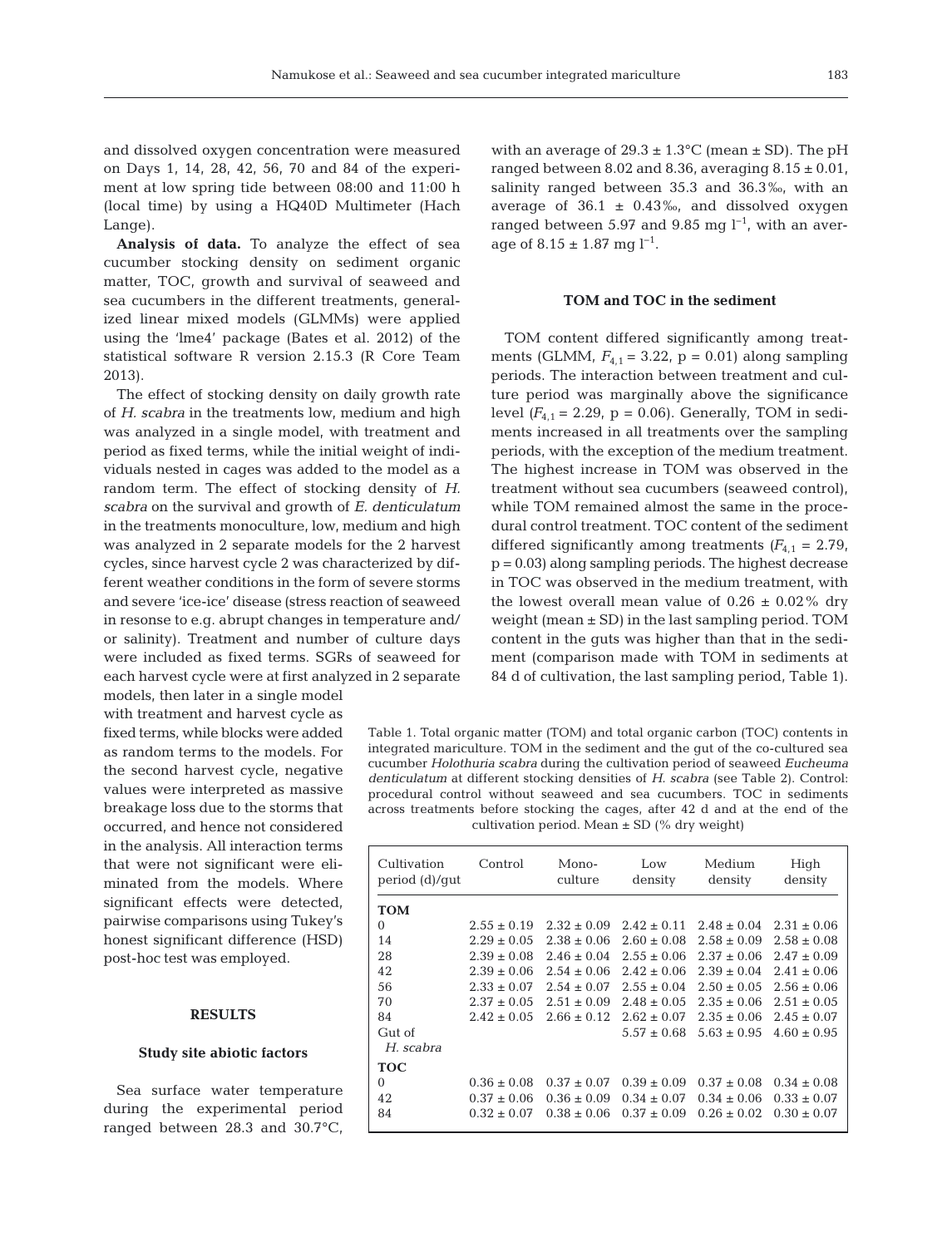

Fig. 2. Specific growth rate (SGR, mean ± SD) of *Eucheuma denticulatum* grown without sea cucumbers (monoculture) and at low, medium and high stocking densities of sea cucumbers *Holothuria scabra* during December 2013 and March 2014 in both harvest cycle 1 (SGR-HC1) and harvest cycle 2 (SGR-HC2) of the study. Letters indicate results of Tukey's HSD post-hoc test. Values with different letters are significantly different from each other at p < 0.05

# **Seaweed survival and growth**

In both harvest cycles, survival rates of *Eucheuma denticulatum* were not significantly different across treatments (GLMM,  $F_{3,1} = 0.55$ ,  $p = 0.65$  for harvest cycle 1, and  $F_{3,1} = 0.53$ ,  $p = 0.67$  for harvest cycle 2) along the sampling period. Average survival rates at the end of the harvest period ranged between 54 and 64% in harvest cycle 1 and 43 and 64% for harvest cycle 2. Highest loss of seaweed fronds was observed

in the low-density treatment (46%) in harvest cycle 1, and in the monoculture treatment (57%) in harvest cycle 2. There was a significant effect of cultivation days on the survival rates of seaweed in the treatments for both harvest cycles  $(F_{1,3} = 143.04, p <$ 0.0001 for harvest cycle 1, and  $F_{1,3} = 151.04$ , p < 0.0001 for harvest cycle 2). Survival rates were often high in the first 2 wk of the harvest cycles and low at harvest time.

SGRs in the first seaweed harvest cycle differed significantly among treatments  $(F_{3,1} = 3.20, p = 0.03; Fig. 2)$ . The highest SGRs growth rate of  $2.33 \pm 0.67\%$  d<sup>-1</sup> (mean  $\pm$  SD) was observed in the high-density treatment, while the lowest value of  $0.79 \pm 0.36$ % d<sup>-1</sup> was observed in the treatment without sea cucumbers. Post-hoc tests revealed that for harvest cycle 1, mean growth rates in the medium and high culture density differed significantly from growth rates in monoculture  $(p < 0.05)$ .

In the second harvest cycle (storms), differences in SGRs among treatments were not significant  $(F_{3,1} =$ 0.90,  $p = 0.46$ , and mean growth rates ranged between  $0.43 \pm 0.39\%$  d<sup>-1</sup> and  $1.01 \pm 0.32\%$  d<sup>-1</sup>. SGRs between the 2 harvest cycles differed significantly  $(F_{1,3} = 7.39, p = 0.008)$  among treatments for the low-, medium-, and high-density treatments (Table 2).

### **Sea cucumber survival and growth**

Overall survival of *Holothuria scabra* was 83% in the low-density treatment (2 animals lost) and 75% in the medium and high-density treatments (5 and 7 animals lost, respectively). The loss in the medium and high-density treatments was attributed to damage of the cages caused by crabs leading to escape of the sea cucumbers, while in the low-density treatment it is suspected that the 2 missing individuals could have escaped through the bottom of the cage.

Daily growth rates of *H. scabra* differed significantly among treatments (low, medium and high;  $F_{2.5}$  = 5.15, p = 0.0095) over the sampling periods. Sea cucumbers cultured at a low stocking density had the highest average growth rate of  $0.80 \pm 0.3$  g  $d^{-1}$  (mean ± SD), whereas those cultured at a high

Table 2. Summary of integrated mariculture set up and growth results of seaweed *Eucheuma denticulatum* in monoculture and co-culture with sea cucumber *Holothuria scabra* over 84 d at different stocking densities of *H. scabra*. SGR: specific growth rate. Mean ± SD

| Parameter                                 | Mono-<br>culture | Low<br>density  | Medium<br>density | High<br>density |
|-------------------------------------------|------------------|-----------------|-------------------|-----------------|
| Holothuria scabra                         |                  |                 |                   |                 |
| Initial individual wet weight $(q)$       |                  | $110 + 27$      | $106 + 26$        | $115 \pm 39$    |
| Initial stocking density (q $m^{-2}$ )    |                  | $150 \pm 5$     | $236 + 24$        | $345 \pm 48$    |
| Individual daily growth rate $(q d^{-1})$ |                  | $0.80 + 0.3$    | $0.43 + 0.2$      | $0.14 + 0.4$    |
| Individual wet wt at harvest (q)          |                  | $163 \pm 34$    | $141 + 33$        | $118 \pm 39$    |
| Biomass at harvest $(q m^{-2})$           |                  | $211 + 16$      | $297 + 34$        | $367 \pm 25$    |
| Eucheuma denticulatum                     |                  |                 |                   |                 |
| Stocking density (q)                      | $500 \pm 23$     | $500 + 23$      | $500 \pm 20$      | $500 \pm 26$    |
| SGR harvest cycle 1 (% $d^{-1}$ )         | $0.79 \pm 0.36$  | $1.59 \pm 0.46$ | $1.87 \pm 0.54$   | $2.33 \pm 0.67$ |
| SGR harvest cycle 2 $(\% d^{-1})$         | $0.75 + 0.36$    | $0.45 \pm 0.39$ | $1.01 + 0.33$     | $1.01 \pm 0.32$ |
|                                           |                  |                 |                   |                 |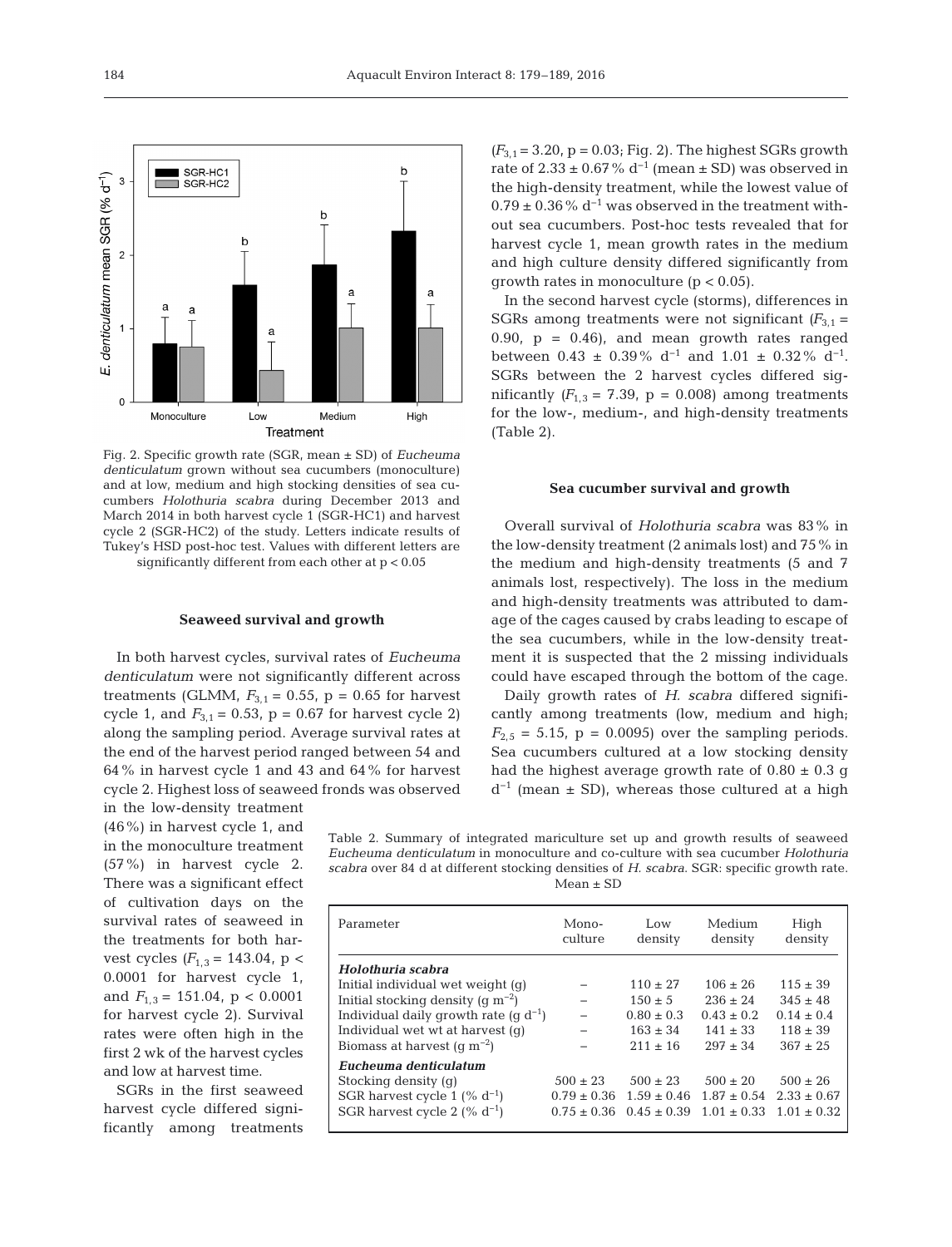stocking density had the lowest average growth rate of 0.14  $\pm$  0.2 g d<sup>-1</sup>. The interaction between cultivation days and treatments were not significant (Table 2).

Post-hoc tests revealed that mean growth rates in low- and high-density treatments differed significantly from each other  $(p = 0.002)$ , but mean growth rates in the low- and medium-, and high- and medium-density treatments did not differ significantly ( $p > 0.05$ ).

Sea cucumbers cultured at low stocking density had the highest average weight on the last day of the experiment  $(163 \pm 34 \text{ g})$ , while those cultured at high stocking density had the lowest average weight  $(118 \pm 39$  g).

# **DISCUSSION**

There is scant information related to the growth performance of culture species in such seaweed–sea cucumber integrated culture. In this study, the aim was to measure growth and survival rates of sea cucumbers and seaweed in response to varying densities of sea cucumbers in Zanzibar, Tanzania.

# **TOM and TOC in sediment**

Deposit-feeding sea cucumbers tend to modify their foraging behavior and digestive capabilities to optimize the intake of nutrients from the organic component in sediments (Roberts et al. 2000, Zamora & Jeffs 2011). In the present study, an uptake of TOM through feeding by the sea cucumbers was evident in the medium-density treatment, which showed a significant decrease in TOM and TOC over the experimental period. On the other hand, there seems to have been an accumulation of TOM in the treatment without sea cucumbers. This could have been due to break-offs of seaweed thalli sedimenting inside the cages. In low- and high-density treatments, TOM release exceeded uptake. Studies on TOC utilization by *Holothuria scabra* for comparison are limited in the literature; however, in other deposit-feeding holothurians, Michio et al. (2003) observed a decrease in TOC in surface sediments with sea cucumbers *Apostichopus japonicus* compared to sediments without sea cucumbers. Slater & Carton (2009) made a similar observation with *Australostichopus mollis* in coastal sediments impacted by mussel farm deposits. Furthermore, in an integrated system of sea cucumber *A. japonicus* with scallop *Chlamys farreri*, Ren et al.

(2012) observed a decline in TOC as a result of sea cucumber feeding, but there was an increase in TOC in sediments during periods of sea cucumber dormancy. Sediment reworking and organic matter uptake by holothurians could depend on individual numbers and sizes, food availability and local conditions (Dar & Ahmad 2006). In the present study, it is evident that the number of sea cucumbers (stocking density) was a key factor that controlled TOM and TOC utilization in the system, but it does not rule out other possible factors that were beyond the scope of this study. These may include the sediment type ingested, and evisceration events (when sea cucumbers release their respiratory trees, intestines and gonads) that have been observed to cause cessation in feeding in the sea cucumber *Parastichopus parvimensis* (Yingst 1982).

# **Survival and growth of** *Eucheuma denticulatum*

Similar to the present study, the presence or ab sence of sea cucumbers has been reported to have no or minimal effect on the survival of seaweed in integrated systems (Davies et al. 2011, Beltran-Gutierrez et al. 2014). Stocking density and environmental conditions are among the factors that influence growth of seaweed (Msuya 2013a). SGRs of farmed *Eucheuma* spp. usually range between 2 and 10%  $d^{-1}$  (Doty 1986). The observed growth rates of seaweed in the present study (0.45−2.33% d−1) are lower compared to previous studies on *E. denticulatum* in Zanzibar and other areas. Such higher growth rates reported are, notably, 3.50% d−1 in Hawaii (Glenn & Doty 1990), 4.7% d−1 in Kenya (Wakibia et al. 2006), and 3−11% d−1 in Tanzania (Msuya & Salum 2012). Recently Msuya et al. (2012) reported a growth rate of  $5.1\%$  d<sup>-1</sup> for unfertilized *E*. *denticulatum* in Uroa, Zanzibar. Nevertheless, the SGRs in this study compare acceptably with other studies of *E. denticulatum*. Lower SGRs in *E. denticulatum* (1.4%  $d^{-1}$ ) were reported from the southwest coast of Madagascar (Mollion & Braud 1993), and recently Msuya et al. (2012) encountered minimum values of less than  $1\%$  d<sup>-1</sup> in Uroa, Zanzibar. As in the present study, lower seaweed growth rates have been attributed to the 'ice-ice' disease and severe storm events. These, in addition to epiphytism and fouling, are some of the major production problems faced by seaweed farmers in Zanzibar and the Western Indian Ocean region in general (Hayashi et al. 2010, Msuya 2012, 2013a,b, Msuya & Porter 2014, Msuya et al. 2014). The results of the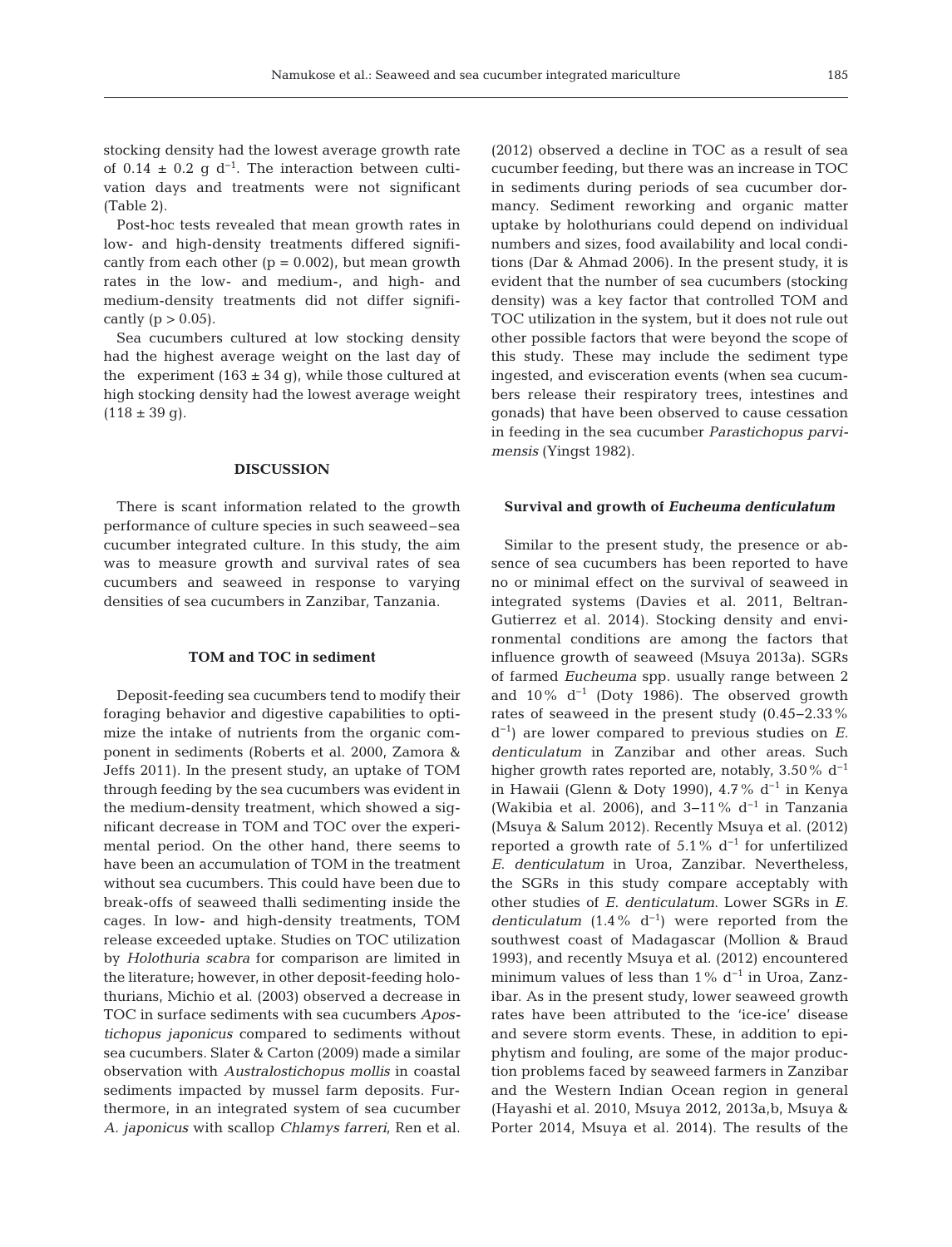current study show that presence of sea cucumbers enhances seaweed growth. Similar results were obtained by Uthicke (2001) and Wolkenhauer et al. (2010), who observed that sea cucumbers enhance productivity of primary producers through their burrowing and nutrient recycling activities. In contrast to Beltran-Gutierrez et al. (2014), where a low stocking density (154 g m−2) of *H. scabra* yielded higher growth rates of *Kappaphycus striatum* than either a density of 200 g  $m^{-2}$  or an absence of sea cucumbers, in the current study higher stocking densities of *H. scabra* (200 and 300 g  $m^{-2}$ ) resulted in the highest growth grates of *E. denticulatum*. Potential reasons are discussed in the section on the effect of stocking density below.

# **Survival, growth and the effect of stocking density on** *H. scabra*

Survival of sea cucumbers did not depend on the stocking density, and losses likely caused by escape were the only kind of losses observed during the study. Crustaceans, notably crabs, are potential predators of sea cucumbers, and juvenile holothurians are more vulnerable compared to medium-sized individuals (Pitt & Duy 2004, Pitt et al. 2004). Sea pens certainly attract other marine organisms, and this can compromise the survival of sea cucumbers. To this note, potential farmers need to be aware of potential predators such as crabs, carnivorous fishes, birds, sea stars, gastropods and other invertebrates (Francour 1997, Purcell et al. 2012) during site selection and also ensure constant monitoring of sea pens. Important with regard to integrated mariculture operations is that survival of sea cucumbers in such systems does not only depend on the abovementioned factors but could also be influenced by the co-culture species in question. For example, co-culture of *H. scabra* with shrimp *Litopenaues stylirostris* is not viable and survival of *H. scabra* in such a system has been observed to be very low (Bell et al. 2007). On the other hand, in an integrated system of the seaweed *K. striatum* and *H. scabra,* seaweed did not appear to have a negative effect on sea cucumbers (Beltran-Gutierrez et al. 2014).

Stocking density is one of the major factors that influence sea cucumber growth rates both in ponds and sea pens (Battaglene et al. 1999, Pitt & Duy 2004, Lavitra et al. 2010, Li & Qi 2010, Hannah et al. 2013). At medium size, *H. scabra* has been observed to grow at an average rate of  $0.5 \text{ cm} \text{ mo}^{-1}$ , which corresponds to 14 g mo<sup>-1</sup> (i.e. 0.46 g d<sup>-1</sup>, Agudo 2006). Growth rates of sea cucumbers in the present study were density-dependent, with the highest growth rates being observed at the low-density treatment and the lowest growth rates observed at the highdensity treatment. The effect of stocking density on sea cucumber growth rates could be attributed to competition for resources, such as food and space. High growth rates at low stocking density could be due to reduced intraspecific competition among individual sea cucumbers, while low growth rates at high stocking densities could be attributed to increased competition for the available resources (Battaglene et al. 1999, Slater & Carton 2007, Davies et al. 2011). Increased growth rates at low stocking densities of sea cucumbers as observed in the present study have been observed in other studies on *H. scabra* (Battaglene et al. 1999, Beltran-Gutierrez et al. 2014) and in other deposit-feeding sea cucumbers such as *A. mollis* (Slater & Carton 2007), *A. japonicus* (Yokoyama 2013) and *Parastichopus californicus* (Hannah et al. 2013).

The average growth rates in this study (0.14− 0.80 g  $d^{-1}$ ) are in the same range of what previous studies observed for *H. scabra* (medium size) in the same study area in Zanzibar. Davies et al. (2011) reported growth rates of 0.06–1.39 g d<sup>-1</sup> in the Fumba lagoon of Menai Bay, Zanzibar. In the same bay, Beltran-Gutierrez et al. (2014) observed higher mean growth rates of *H. scabra* when integrated with *K. striatum* (1.6 and 0.9 g d<sup>-1</sup> at 100 and 200 g m−2 of *H. scabra,* respectively) than in the present study (0.80 and 0.43 g  $d^{-1}$  at 100 and 200 g m−2 of *H. scabra*, respectively) for the same total production area. This could be attributed to differences in the initial weight of animals used (i.e.  $96 \pm 31$  g in Beltran-Gutierrez et al. 2014 vs. 114  $\pm$  37 g in the present study). However, it could also be that *H. scabra* grows better when integrated with *K. striatum* than with *E. denticulatum.* This aspect requires further studies using direct comparisons of both seaweed species as co-cultivars. Lower growth rates of *H. scabra* due to high stocking densities are not only evident in medium-sized individuals, but have also been observed in juvenile sea cucumbers. Pitt et al. (2004) observed a growth rate of 0.24 g d<sup>-1</sup> at a high stocking density (227 g m−2) for juveniles of <1 g wet weight. Battaglene et al. (1999) reported an average growth rate of 0.2 g  $d^{-1}$  for newly settled juveniles (<5 mm) and observed declining growth rates as the stocking densities exceeded 225 q m<sup>-2</sup>.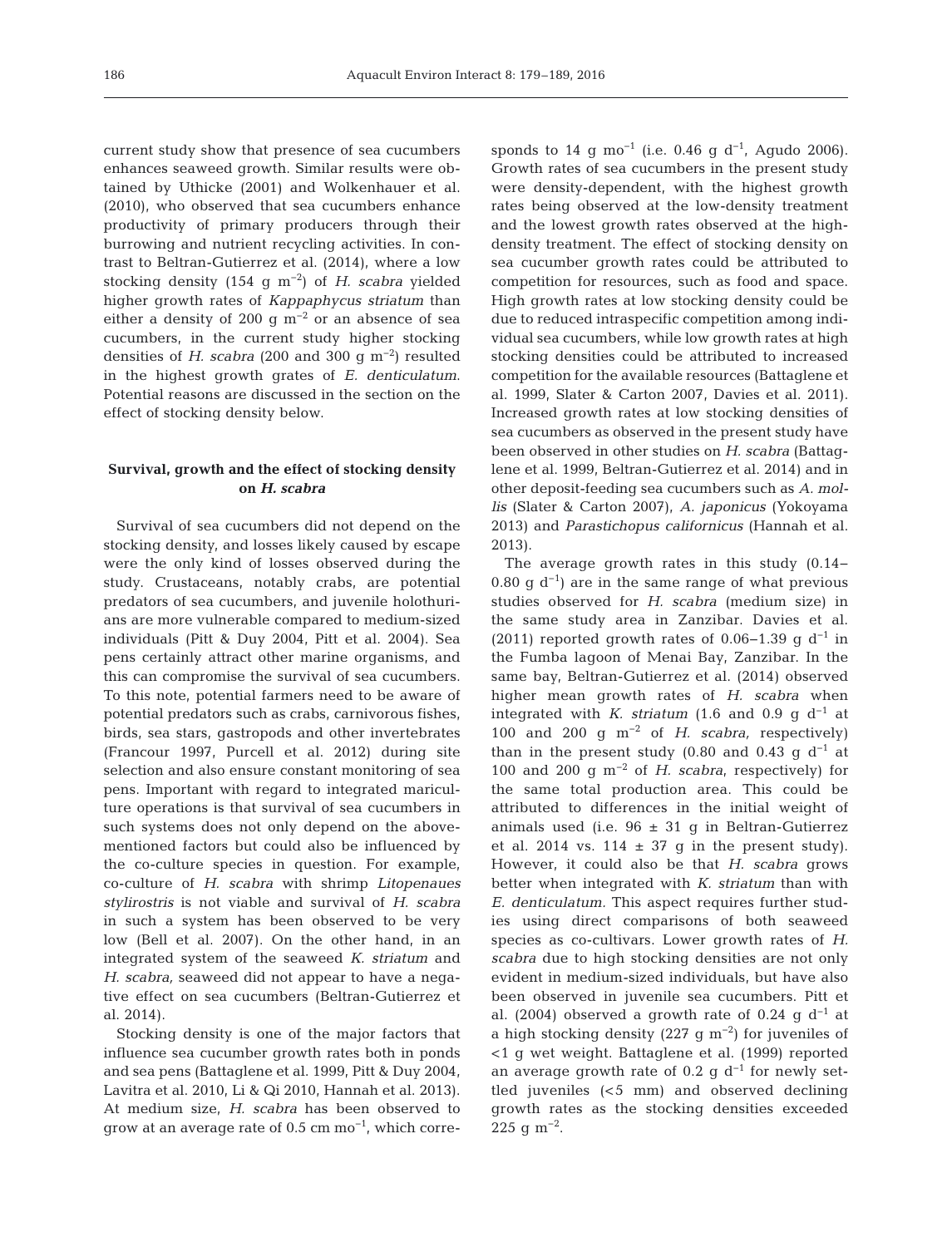# **Practical and economic implications of the study**

Overall, environmental conditions were within the boundary range for the survival and growth of the culture species. The optimal stocking density of sea cucumbers can be influenced by factors such as organic matter content in the food and the strategy of the farmer, which could be bioremediation of sediments, or maximizing growth to optimize profits. In any case, it is important to note that exceeding recommended stocking densities compromises the growth performance of sea cucumbers and may have implications on TOM and TOC budgets in the system.

The study provides useful information for future mariculture development in Zanzibar and Tanzania as a whole; however, information gaps concerning mariculture of sea cucumber resources in Zanzibar still remain. Aspects like the species' absorption efficiency need to be investigated for its potential use in IMTA systems. Mariculture integration of seaweed and sea cucumbers is a potential livelihood alternative, which if adopted can diversify livelihood portfolios of Zanzibar's coastal communities, especially of women involved in seaweed farming. While the coculture of *K. stratiatum* and *H. scabra* results in higher growth rates of cultured species (Beltran-Gutierrez et al. 2014) than the co-culture with *E. denticulatum* in the current study, *E. denticulatum* continues to dominate the seaweed market in Zanzibar, because it has been observed to be more resistant to environmental changes than *K. stratiatum*. Therefore, integrating sea cucumbers in *E. denticulatum* farms should be promoted in Zanzibar to boost seaweed production.

# **CONCLUSION**

This study clearly showed that integrating sea cucumbers *Holothuria scabra* and seaweed *Eucheuma denticulatum* mutually benefits both species and is a better farming option compared to monoculture of seaweed. Presence of sea cucumbers enhanced seaweed growth, and a good survival rate of sea cucumbers in the presence of seaweed indicates that seaweed has no negative effect on sea cucumber performance.

The optimum stocking density of sea cucumbers under natural conditions that yields best growth and that could be economically viable is 200 g m<sup>-2</sup>. A positive effect of sea cucumber culture on sediment organic matter content was found. Sea cucumbers modify the sediment through their extractive feeding, thereby facilitating the nutrient remineralisation process in such a system.

*Acknowledgements.* The authors thank The German Academic Exchange Service (DAAD) and the Center for Marine Tropical Ecology (ZMT) Bremen for the financial support. Thanks to Dr. Narriman Jiddawi of the Institute of Marine Sciences (IMS) for facilitation of contacts within Zanzibar and Mr. Mtumwa Mwadini of IMS for his help in laboratory analysis of organic matter content. The people of Bweleo, especially those that assisted in the preparation of the experiment and fieldwork, are heartily thanked. Lastly, we are grateful to the Open Access Fund of the Leibniz Association for funding the publication of this article.

# LITERATURE CITED

- Agudo N (2006) Sandfish hatchery techniques. Australian Centre for International Agricultural Research (ACIAR), the Secretariat of the Pacific Community (SPC) and the World Fish Centre, Noumea
- Baskar BK (1994) Some observations on the biology of the holothurian *Holothuria scabra.* Bull Cent Mar Fish Res Inst 46: 39−43
- Bates D, Maechler M, Bolker B (2012) lme4: linear mixedeffects models using S4 classes. R package version 0.999999-0. http://CRAN.R-project.org/package=lme (accessed 30 Sept 2013)
- ▶ [Battaglene SC, Seymour JE, Ramofafia C \(1999\) Survival](http://dx.doi.org/10.1016/S0044-8486(99)00130-1) and growth of cultured juvenile sea cucumbers, *Holothuria scabra.* Aquaculture 178:293-322
- ► [Bell JD, Agudo N, Purcell S, Blazer P, Simutoga M, Phamb](http://dx.doi.org/10.1016/j.aquaculture.2007.07.015) D, Patron DL (2007) Grow-out of sandfish *Holothuria scabra* in ponds shows that co-culture with shrimp *Litopenaeus stylirostris* is not viable. Aquaculture 273: 509−519
- ▶ [Beltran-Gutierrez M, Ferse SCA, Kunzmann A, Stead MS,](http://dx.doi.org/10.1111/are.12615) Msuya FE, Hoffmeister ST, Slater MJ (2014) Co-culture of sea cucumber *Holothuria scabra* and red *Kappa phycus striatum.* Aquacult Res, doi: 10.1111/are.12615
	- Black KD (2001) Environmental impacts of aquaculture. Sheffield Academic Press, Sheffield
- ► [Chopin T, Buschmann AH, Halling C, Troell M and others](http://dx.doi.org/10.1051/alr/2011002) (2001) Integrating seaweeds into marine aquaculture sys tems: a key towards sustainability. J Phycol 37:975−986
	- Conand C (2008) Population status, fisheries and trade of sea cucumbers in Africa and the Indian Ocean. In: Toral-Granda V, Lovatelli A, Vasconcellos M (eds) Sea cucumbers. A global review of fisheries and trade. FAO Fish Aquacult Tech Pap 516. FAO, Rome, p 143−193
	- Dar MA, Ahmad HO (2006) The feeding selectivity and ecological role of shallow water holothurians in the Red Sea. SPC Beche-de-mere Inf Bull 24: 11−21
	- Davies BM, Stead SM, Jiddawi NS, Muumin A, Slater MJ (2011) A novel polyculture system for the sea cucumber, *Holothuria scabra* and seaweeds (*Eucheuma denticulatum* and *Kappaphycus alvarezii)* in Tanzanian lagoons. Research report, Newcastle University
	- Davis E (2011) Seaweed farmer education: Is it enough to sustain the industry? Analyzing the status of stakeholder investment in Muungoni and Jambiani, Unguja. ISP Collection, paper 1195. http://digitalcollections.sit.edu/isp\_ collection/1195 (accessed 2 Oct 2013)
	- Doty MS (1986) The production and use of *Eucheuma.* In: Doty MS, Caddy JF, Santelices B (eds) Case studies of seven commercial seaweed resources. FAO Fish Tech Pap 281. FAO, Rome, p 123−166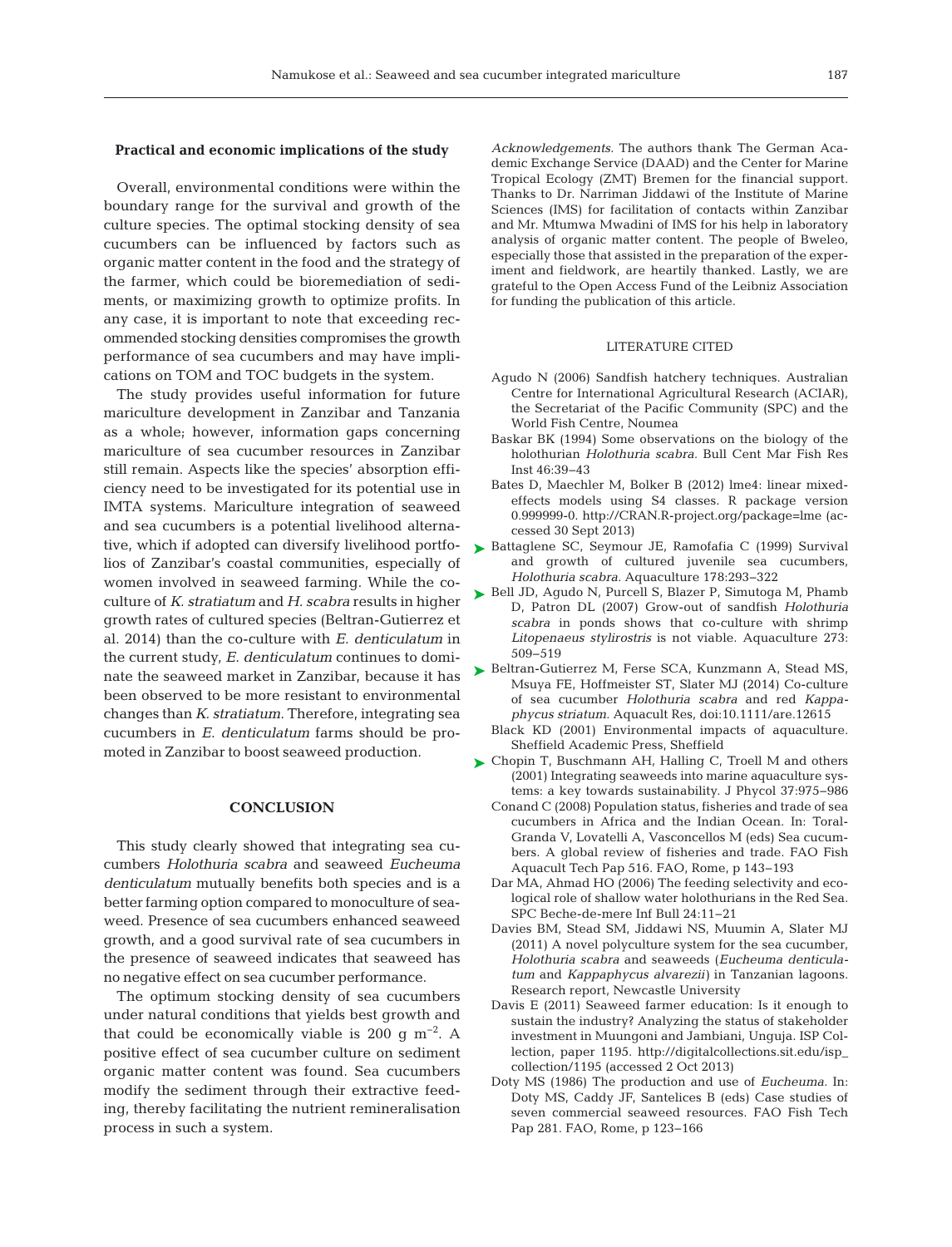- Eklöf JS, Msuya FE, Lyimo TJ, Buriyo AS (2012) Seaweed aquaculture? In:de la Torre-Castro M, Lymo TJ (eds) People, Nature, and Research in Chwaka Bay, Zanzibar, Tanzania. WIOMSA, Zanzibartown, p 213–233
- Eriksson BH, Castro M, Eklöf JS, Jiddawi NS (2010) Resource degradation of the sea cucumber fishery in Zanzibar, Tanzania: a need for management reform. Aquat Living Resour 23: 387−398
- [Eriksson H, Robinson G, Slater MJ, Troell M \(2012\) Sea](http://dx.doi.org/10.1007/s13280-011-0195-8) ➤ cucumber aquaculture in the Western Indian Ocean: challenges for sustainable livelihood and stock improvement. Ambio 41: 109−121
	- FAO (Food and Agriculture Organization of the United Nations) (2014) The state of world fisheries and aquaculture 2014. FAO, Rome. www.fao.org/3/a-i3720e.pdf
- ► Francour P (1997) Predation on holothurians: a literature review. Invertebr Biol 116: 52−60
- ► [Fröcklin S, Castro M, Lindström L, Jiddawi NS, Msuya FE](http://dx.doi.org/10.1016/j.aquaculture.2012.05.039) (2012) Seaweed mariculture as a development project in Zanzibar, East Africa: a price too high to pay? Aquaculture 356−357: 30−39
- [Fujita RM \(1985\) The role of nitrogen status in regulating](http://dx.doi.org/10.1016/0022-0981(85)90100-5) ➤ transient ammonium uptake and nitrogen storage by macroalgae. J Exp Mar Biol Ecol 92: 283−301
- [Glenn EP, Doty MS \(1990\) Growth of the seaweeds](http://dx.doi.org/10.1016/0044-8486(90)90090-A) *Kappa-*➤ *phycus alvarezii, K. striatum* and *Eucheuma denticulatum* as affected by environment in Hawaii. Aquaculture 84: 245−255
- ► [Hannah L, Pearce CM, Cross SF \(2013\) Growth and survival](http://dx.doi.org/10.1016/j.aquaculture.2013.04.022) of California sea cucumbers (*Parastichopus californicus*) cultivated with sablefish (*Anoplopoma fimbria*) at an integrated multi-trophic aquaculture site. Aquaculture 406-407: 34−42
	- Hayashi L, Hurtado AQ, Msuya FE, Bleicher-Lhonneur G, Critchley AT (2010) A review of *Kappaphycus* farming: prospects and constraints. In: Israel A, Einav R, Seckbach J (eds) Seaweeds and their role in globally changing environments. Cellular origin, life in extreme habitats and astrobiology, Vol 15. Springer Science+Business Media B.V., Dordrecht, p 251−283
- ► [Kennedy P, Kennedy H, Papadimitriou S \(2005\) The effect of](http://dx.doi.org/10.1002/rcm.1889) acidification on the determination of organic carbon, total nitrogen and stable isotopic composition in algae and marine sediment. Rapid Commun Mass Spectrom 19: 1063−1068
	- Lavitra T, Fohy N, Gestin P, Rasolofonirina R, Eeckhaut I (2010) Effect of water temperature on the survival and growth of endobenthic *Holothuria scabra* (Echinodermata: Holothuroidea) juveniles reared in outdoor ponds. SPC Beche-de-mer Inf Bull 30:25-28
- [Li L, Qi L \(2010\) Effects of stocking density, temperature and](http://dx.doi.org/10.1007/s10499-009-9256-4) ➤ salinity on larval survival and growth of the red race of the sea cucumber *Apostichopus japonicus* (Selenka). Aquaculture 18: 447−460
- [Li J, Dong S, Gao Q, Wang F, Tian X, Zhang S \(2014\) Total](http://dx.doi.org/10.1111/are.12131) ➤ organic carbon budget of integrated aquaculture system of sea cucumber *Apostichopus japonicus*, jellyfish *Rho pilema esculenta* and shrimp *Fenneropenaeus chinensis.* Aquacult Res 45: 1825−1831
- [Lirasan T, Twide P \(1993\) Farming](http://dx.doi.org/10.1007/BF00049040) *Eucheuma* in Zanzibar, ➤ Tanzania. Hydrobiologia 261: 353−355
- ► [MacTavish T, Stenton-Dozey J, Vopel K, Savage C \(2012\)](http://dx.doi.org/10.1371/journal.pone.0050031) deposit-feeding sea cucumbers enhance mineralization and nutrient cycling in organically-enriched coastal

sediments. PLoS ONE 7:e50031

- farming in Chwaka Bay: a sustainable alternative in  $\blacktriangleright$  [Michio K, Kengo K, Yasunori K, Hitoshi M, Takayuki Y,](http://dx.doi.org/10.1016/S0025-326X(02)00411-3) Hideaki Y, Hiroshi S (2003) Effects of deposit feeder *Stichopus japonicas* on algal bloom and organic matter content of bottom sediments of the enclosed sea. Mar Pollut Bull 47: 118−125
	- Mmbaga TK (2013) The effect of fishing on the ecology of sea cucumber (Holothuroidea: Echinodermata) *Holothuria scabra* and *Holothuria nobilis* in Tanzanian sea water. Int J Develop Sustain 2: 1099−1126
	- Mmbaga TK, Mgaya YD (2004) Sea cucumber fishery in Tanzania: identifying the gaps in resource inventory and management. In:Lovatelli A (ed) Advances in sea cucumber aquaculture and management. FAO Fish Tech Pap 463
	- [Mollion J, Braud JP \(1993\)](http://dx.doi.org/10.1007/BF00049043) *Eucheuma* (Solieriaceae, ➤ Rhodophyta) cultivation test on the south-west coast of Madagascar. Hydrobiologia 260-261: 373−378
		- Msuya FE (2011a) The impact of seaweed farming on the socio-economic status of coastal communities in Zanzibar, Tanzania. World Aquacult 42: 45−48
		- Msuya FE (2011b) Environmental changes and their impact on seaweed farming in Tanzania. World Aquacult 42: 34−37
		- Msuya FE (2012) A study of working conditions in the Zanzibar seaweed farming industry. Women in Informal Employment: Globalizing and organizing (WIEGO), Cambridge, MA
		- Msuya FE (2013a) Effects of stocking density and additional nutrients on growth of the commercially farmed seaweeds *Eucheuma denticulatum* and *Kappaphycus alva rezii* in Zanzibar, Tanzania. Tanzania J Nat Appl Sci 4: 605−612
		- Msuya FE (2013b) Social and economic dimensions of carrageenan seaweed farming in the United Republic of Tanzania. In: Valderrama D, Cai J, Hishamunda N, Ridler N (eds) Social and economic dimensions of carrageenan seaweed farming. FAO Fish Aquacult Tech Pap 580. FAO, Rome, p 115−146
	- ► [Msuya FE, Porter M \(2014\) Impact of environmental](http://dx.doi.org/10.1007/s10811-014-0243-4) changes on farmed seaweed and farmers: the case of Songosongo Island, Tanzania. J Appl Phycol 26: 2135−2141
		- Msuya FE, Salum D (2012) Effect of the presence of seagrasses and nutrients on growth rates of farmed *Kappaphycus alvarezzi* and *Eucheuma denticulatum* (Rhodo phyta). Western Indian Ocean J Mar Sci 10: 129−135
		- Msuya FE, Kwewalyanga MS, Lhonneur BG, Lampin T, Lhonneur JP, Mazoyer J, Critchley AT (2012) Seasonal variation in growth rates and carrageenan properties of *Kappaphycus alvarezii* and *Eucheuma denticulatum* cultivated with and without additional nutrients, in Uroa, Zanzibar, Tanzania. Tanzania J Nat Appl Sci 3: 524−553
	- [Msuya FE, Buriyo A, Omar I, Pascal B and others \(2014\) Cul-](http://dx.doi.org/10.1007/s10811-013-0086-4)➤ tivation and utilization of red seaweeds in the Western Indian Ocean (WIO) region. J Appl Phycol 26: 699−705
		- Muthiga N, Ochiewo J, Kawaka J (2010) Strengthening capacity to sustainably manage sea cucumber fisheries in the Western Indian Ocean. SPC Beche-der-mer Inf Bull 30:3-9
		- Neish IC (2003) The ABC of eucheuma seaplant production: agronomy, biology and crop-handling of *Betaphycus*, *Eucheuma* and *Kappaphycus*— the gelatinae, spinosum and cottonii of commerce. http://surialink.seaplant.net/ abc\_ eucheuma/toc.htm (accessed 20 Oct 2013)